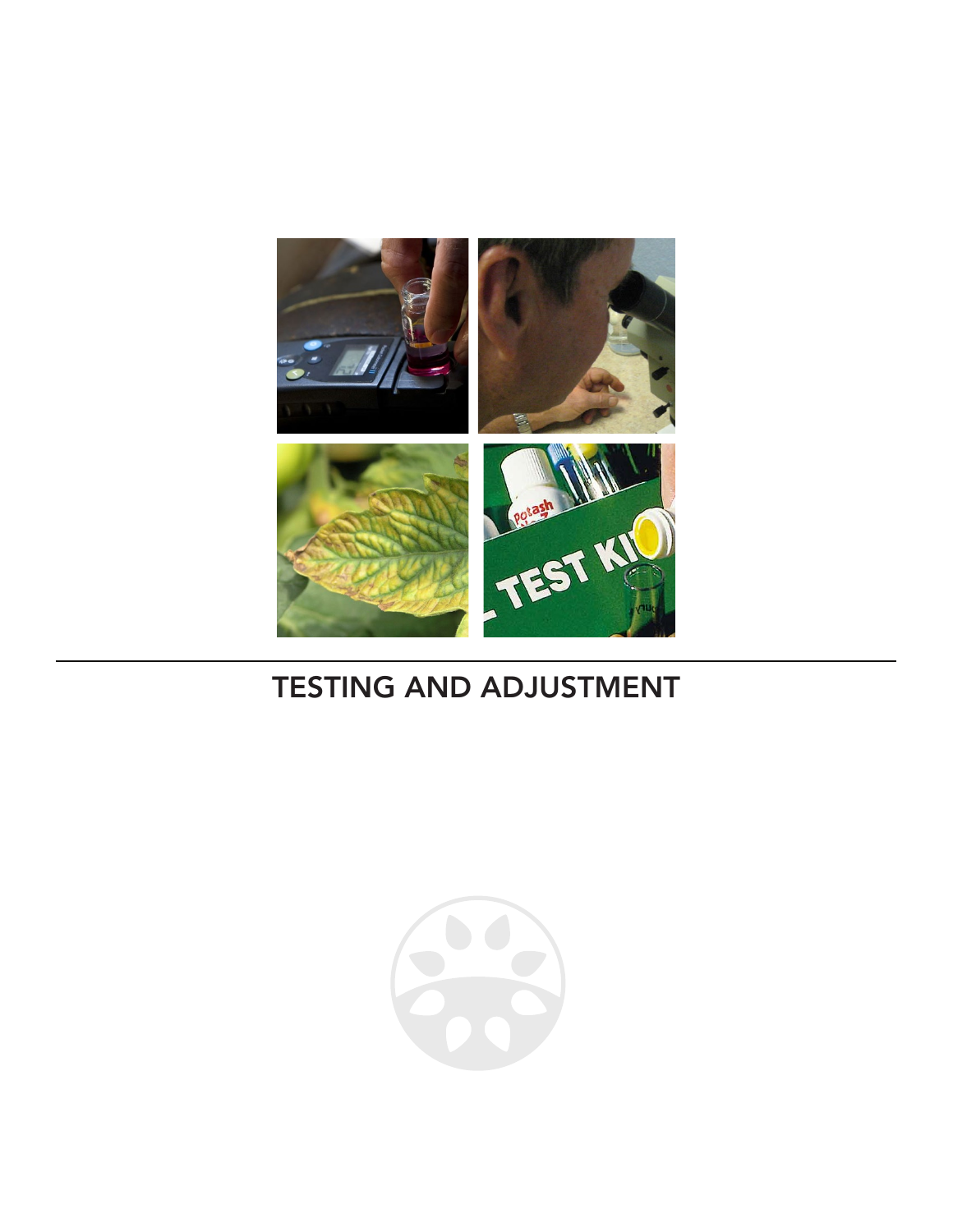## LEACHATE FRACTION MEASURING IRRIGATION EFFICIENCY

Conducting regular Leachate Fraction tests is a smart and proactive way for any nursery or greenhouse operator to take control of their irrigation program. This test is simple and inexpensive to perform.

### Leachate Fraction Defined:

The amount of irrigation water that makes it through the canopy, and the substrate and was collected. Leachate Fraction is a measure of the efficiency of your irrigation practices.

### Benefits of Conducting a Leachate Fraction Test

- Adjustment of plant placement into appropriate irrigation zones or blocks
- Alignment and proper distribution of irrigation equipment within zones or blocks
- Help determine if you are over or under watering
- Can help determine if all plants are receiving the same amount of water in the same irrigation zone
- Can help determine if certain plants are experiencing root issues due to watering

#### Substrate Differences

Leachate Fractions vary based on substrate. Being under the recommended rate will cause dry areas and a hydrophobic soil on crops. Being over the recommended rate will cause early and rapid release of some CRF's as well as lack of uptake of nutrients by the roots of the crop.

#### Substrate Recommendations for Leachate Percentage

- Bark mixed is recommended at 20%
- Peat mixes are recommended to have a leaching fraction of between 10-15%
- Highly controlled greenhouse situations can have a leaching fraction of 0%